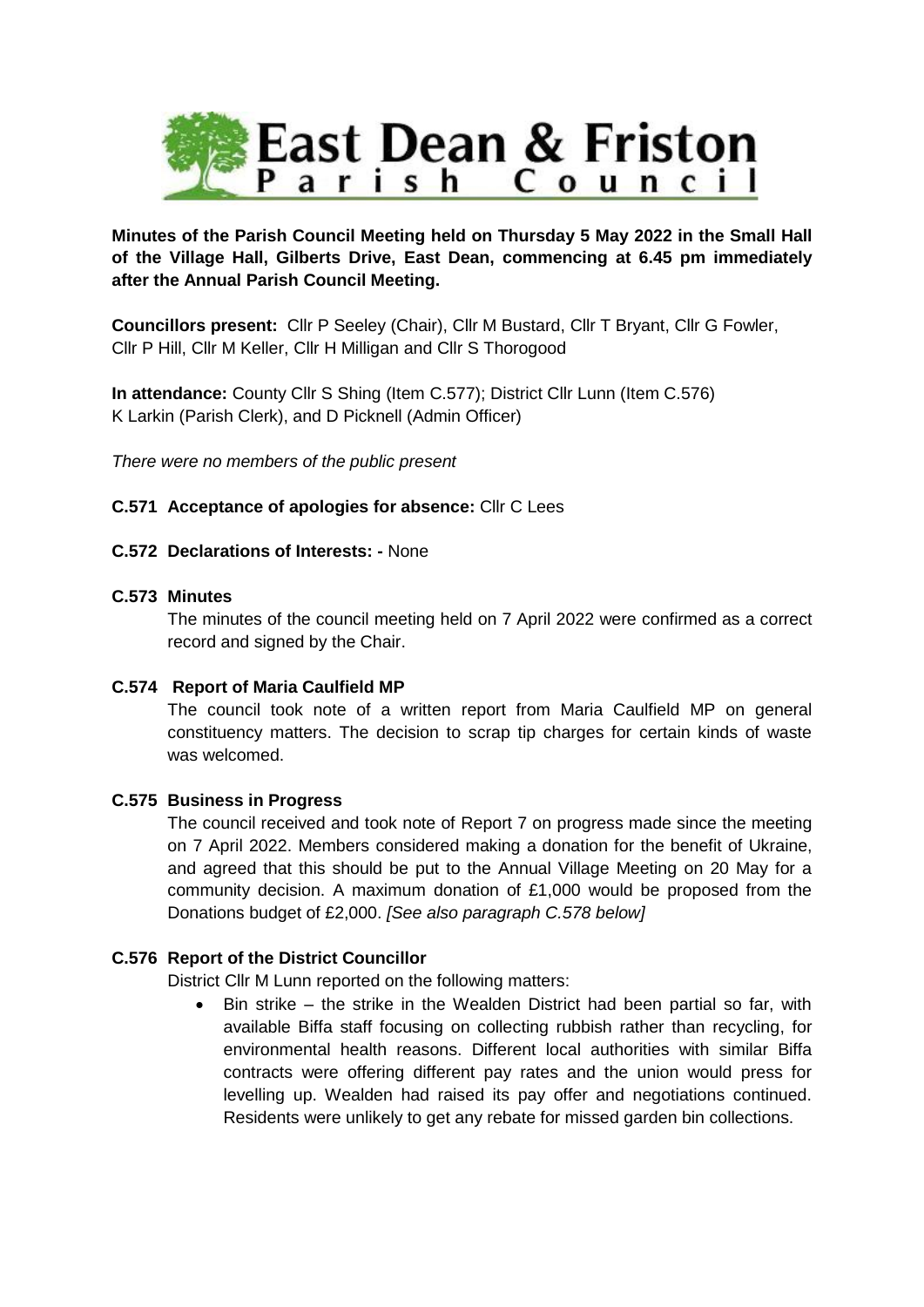- Leader of the Council Councillor Bob Standley would stand down as Leader at the next Annual Meeting and would be replaced by Cllr Ann Newton, who had led on the Local Plan.
- Local Plan update confirmation of the formulae for calculating housing numbers was awaited following a meeting with the Secretary of State. It was hoped that the Plan could then be progressed at pace and completed just within the set time frame.

RESOLVED - That the report of the District Councillor be noted.

---------------------------------------------------------------------------------------------------------------------------

#### **C.577 Report of the County Councillor**

County Councillor S Shing thanked the council for working well with him, and reported on the following matters:

- Downs View Lane bus stop the stop had now been reinstated by Highways, at no cost to the parish. This was much appreciated and members reported that the stop was now being well used.
- Flooding at Upper Street/A259 junction no date had yet been set for the investigative work
- Exceat Bridge members thanked Cllr Shing for providing information on the causes for the current delays in progressing this scheme.

RESOLVED - That the report of the County Councillor be noted

#### **C.578 Business in Progress (resumed)**

The council received an update on the preparations for the Annual Village Meeting, and the following actions were agreed:

- Councillor presentations a single slide with photos of all councillors should be displayed and the Chair would do introductions. No individual slides would be required. Speakers would include Cllr Keller – Platinum Jubilee; Cllr Bustard – Environment; Cllr Bryant – Neighbourhood Plan/VDS issues; Cllr Lees – Highways and Rights of Way;
- Drinks and snacks the Chair would purchase supplies
- The Bar the Chair would contact a resident to run the bar
- Hall set-up the Hall would be set up in the afternoon of  $20<sup>th</sup>$  May and the Chair would do a run-through of the slide presentation with the village hall technical team.

RESOLVED -That the Progress report be noted and action taken as discussed

### **C.579 Council Insurance**

The council considered a quotation for the council's insurance for the year 1 June 2022 to 31 May 2023. It was noted that the cost of cover (inclusive of cyber insurance) had increased considerably and would be over budget, but it was agreed that cover should be maintained at the appropriate level. It was further agreed that an antivirus package should be purchased for the two office computers to ensure compliance with the terms of the cyber insurance policy. The broker should be asked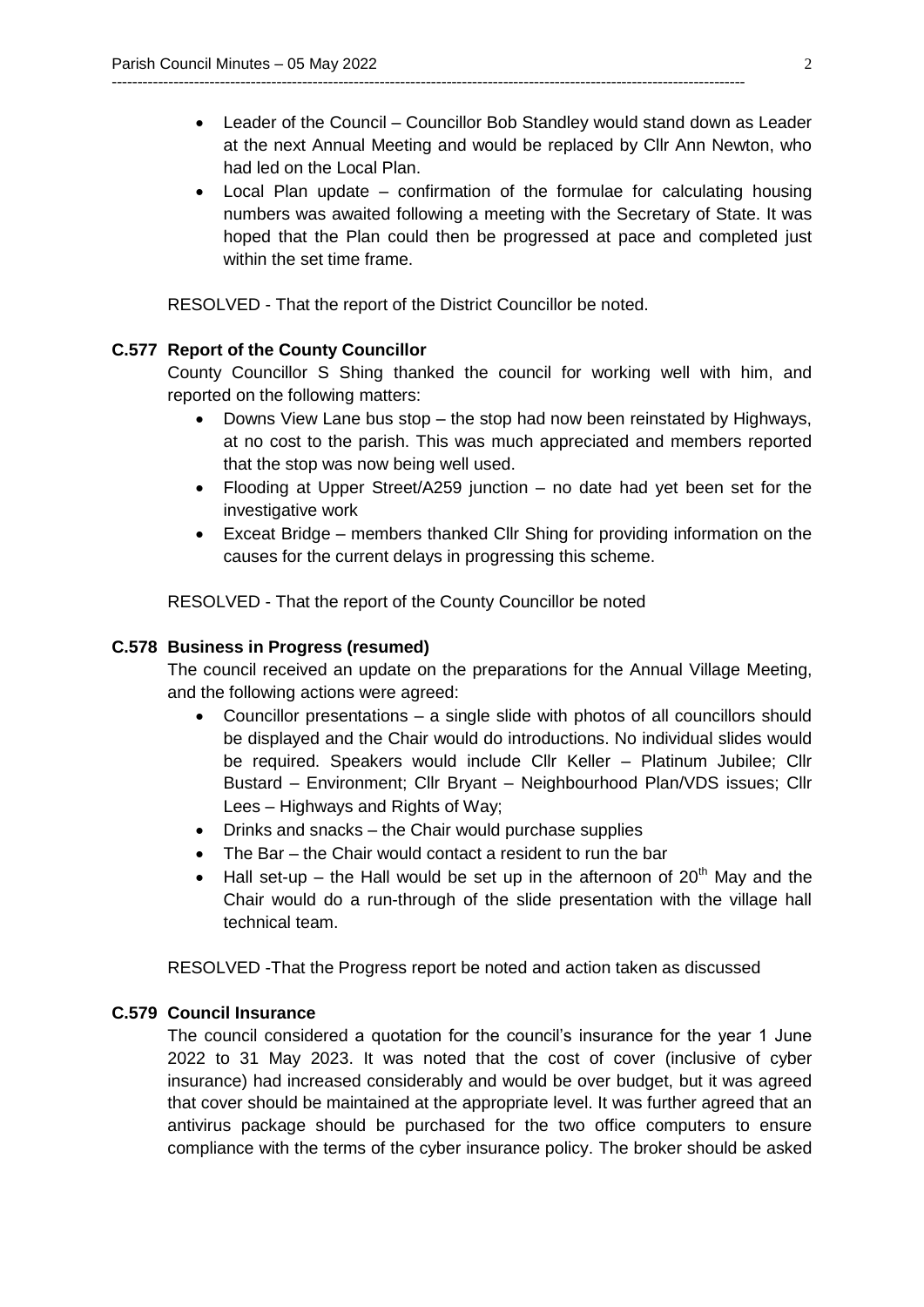to confirm whether the basic policy would cover the council's Platinum Jubilee event or whether additional event insurance would be required. **ACTION: KL**

---------------------------------------------------------------------------------------------------------------------------

RESOLVED – To purchase the Advantage council insurance policy from Ansvar at a premium of £2,174.06 for the year 1 June 2022 to 31 May 2023

RESOLVED – To purchase Norton Deluxe 360 antivirus for the two office computers at a cost of £29.99 per computer

#### **C.580 Council accountancy software purchase**

The council considered Report 9 recommending the purchase of a sector-specific accountancy software package enabled for HMRC's Making Tax Digital requirement. Rialtas had quoted £650 plus VAT for their Alpha package (suitable for smaller parishes) in the first year, and £129 pa thereafter if only one person (i.e. the clerk/RFO) was the user. Members agreed to go with this package.

RESOLVED - To purchase the Rialtas Alpha accountancy software package at a cost of £650 plus VAT in the first year

### **C.581 Neighbourhood Plan**

The council took note of Report 10 providing helpful clarifications and illustrations of the permitted scope of a Neighbourhood Plan, supplied by the South Downs National Park Authority. The Plan must have a land use (i.e. development) element for other policies to bolt onto. The following actions were agreed:

- Chair of the Steering Group the Chair of Planning stated that he would not take on this role but would supply a brief to another councillor who might be willing to do so, with a view to appointing a Steering Group Chair at the June council meeting.
- Membership of the Steering Group some original members were no longer available, and an invitation would go out for new members to join. This would be publicised at the Annual Village Meeting. Cllr Bryant, Cllr Fowler and Cllr Hill agreed to serve.
- Terms of Reference of the Steering Group these would be revised by the new membership. A representative of the SDNPA would be willing to meet the Group to advise on the list of topics suitable for inclusion in the Plan. The revised ToRs would then be referred to the council for approval. *[ Note: Traffic Management has been taken forward by a separate Working Group]*
- Budgetary provision the Group would also draft an outline budget to be referred to the council for approval

The clerk was requested to put the item back on the June council agenda. **ACTION: KL**

### **C.582**. **Workplace Pension Scheme**

The council considered Report 11 regarding the council's duty to provide a workplace pension scheme. No budget had been set for this, but it had become mandatory from 1 April 2022. Two schemes were considered, including the East Sussex Pension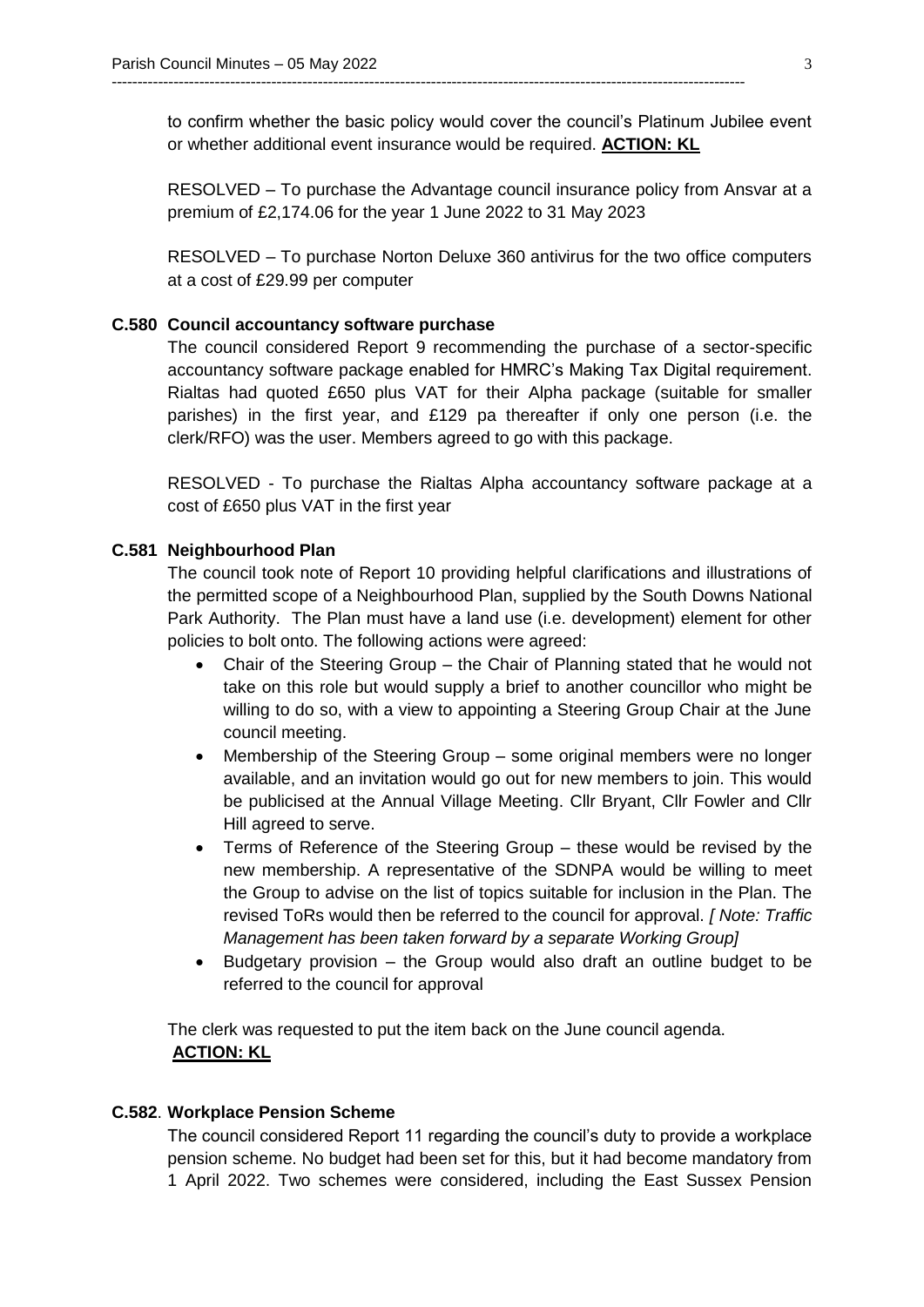Fund, part of the Local Government Pension Scheme set up specifically for local authority employees. This was a relatively expensive scheme with defined benefits which would require the staff enrolled in it to pay 5.5% of salary into the scheme, and the employer to pay 22.1%. In discussion it was noted that this was a highly regarded scheme and would be attractive to future recruits. The Admin Officer and Clerk both confirmed that they would wish to join the scheme and would be willing to pay the contributions.

---------------------------------------------------------------------------------------------------------------------------

RESOLVED – To join the East Sussex Pension Fund and to confirm that the holders of the posts of Clerk/RFO and Admin Officer are eligible to join the Local Government Pension Scheme

### **C.583 Platinum Jubilee Events Update**

The council took note of Report 12 by the Lead Member on behalf of the working group and agreed to provide assistance with implementing the programme of events as planned. A further, informal meeting would be held prior to the event **ACTION: all councillors.** In discussion the following points were agreed:

- Free meals should be provided for the musicians and other visitors directly involved in the running of the event, but the insurance implications of providing food (due to the risk of allergies etc.) must be taken into account.
- A float of £600 should be provided for the purchase of food etc. The event might well make a profit, in which case a donation should be made to the council's Charity of the Year (the Air Ambulance)

Members thanked Cllr Keller and Cllr Fowler for their work on the preparations.

#### **C.584 Payments and Receipts**

The council took note of Report 13 containing the schedule of payments for May 2022 and receipts in April 2022. *[Note: the complete Payments Schedule is appended to these Minutes].* The first tranche of the precept had been received, and an unbudgeted receipt of £1,534.42 had also been received as the council's share of the Community Infrastructure Levy.

RESOLVED – That the payments totalling £4,484.03 be approved

The council also received with thanks the accounts of the Community Watch for the year 2021/22, provided in accordance with the council's grants policy.

#### **C.585 Reports:**

- a) Chair of the Council a defibrillator training session had been organised for Thursday 30 June at 7.00 pm in the Village Hall. All village organisations would be invited to send representatives **ACTION: KL to send out invitations; MK to advertise on website**. Two new sets of pads should soon be purchased at a cost of £160. This was agreed.
- b) Planning Committee the council took note of the draft minutes of the committee meeting held on 26 April 2022. It was noted that residents were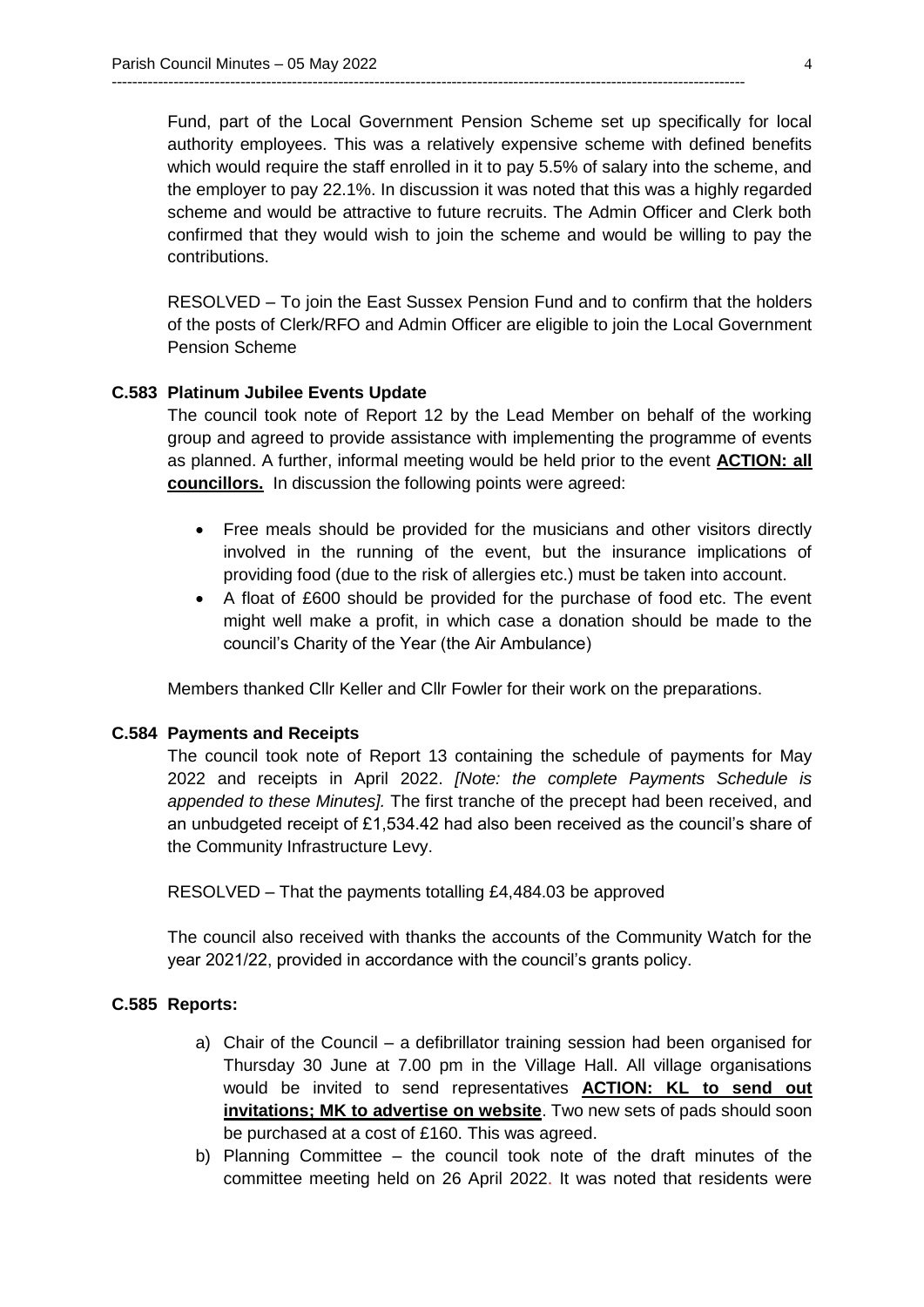entitled to use security lights unless this was prevented by a specific planning condition on their property. Such conditions should automatically be placed on future permissions to build up good practice.

c) Finance – the council took note of the Budget Monitoring Report for Month 1, 2022/23 (Report Item 15c). The current balance was £94,718.71

---------------------------------------------------------------------------------------------------------------------------

- d) Traffic Management Working Group the installation of the speed signs in Gilberts Drive was now imminent
- e) Rights of Way and Highways  $-$  (i) the council took note of the draft minutes of the county liaison meeting (Strengthening Local Relationships), held on 28<sup>th</sup> April 2022; (ii) There had been recent vandalism at the bus shelters, and a hot disposable barbecue has been thrown into a litter bin, causing it to melt; (iii) The Twitten (Footpath 25 - Upper Street to Friston Church) – a hole had appeared next to the tarmac causing a safety hazard and would be reported to ESCC Right of Way for repair. Strimming was also required. **ACTION: PH to obtain photos /KL to report to ESCC**
- f) Recreation Ground the Lead Member reported that (i) an electrician had agreed to quote for an Electrical Condition Report on the pavilion; (ii) the alterations required to create a storage cupboard for the marquees would be done shortly.
- g) Environment the Lead Member was currently working on an Action Plan which would be publicised at the Annual Village Meeting

RESOLVED - That the above reports  $a$ ) – g) be noted and action taken as discussed.

### **C.586 Correspondence**

The council took note of Report 16 on Correspondence received since the May meeting, and the following points were discussed:

- a) Website security a resident had proposed that the council should obtain an SSL (Secure Sockets Layer) certificate for the website. This was not necessary insofar as the security provided was for the owner of the website, and in this case all the information on it was freely available for public use. Members considered acquiring a certificate in case visitors to the website were deterred by the absence of a padlock symbol, but it was agreed that the £150 cost was not justifiable.
- b) Picnic tables on the Village Green an enquiry had come in about the ownership and use of picnic tables on the green. The enquirer would be advised to contact the Gilbert Estate **ACTION:** KL. The village green should be permanently accessible to everyone who wished to use it and was not normally intended for commercial activity, though this had been permitted during the Covid lockdowns.

RESOLVED - That the Correspondence report be noted

### **C.587 Dates of next meetings:**

a) **Annual Village Meeting - Friday 20th May 2022**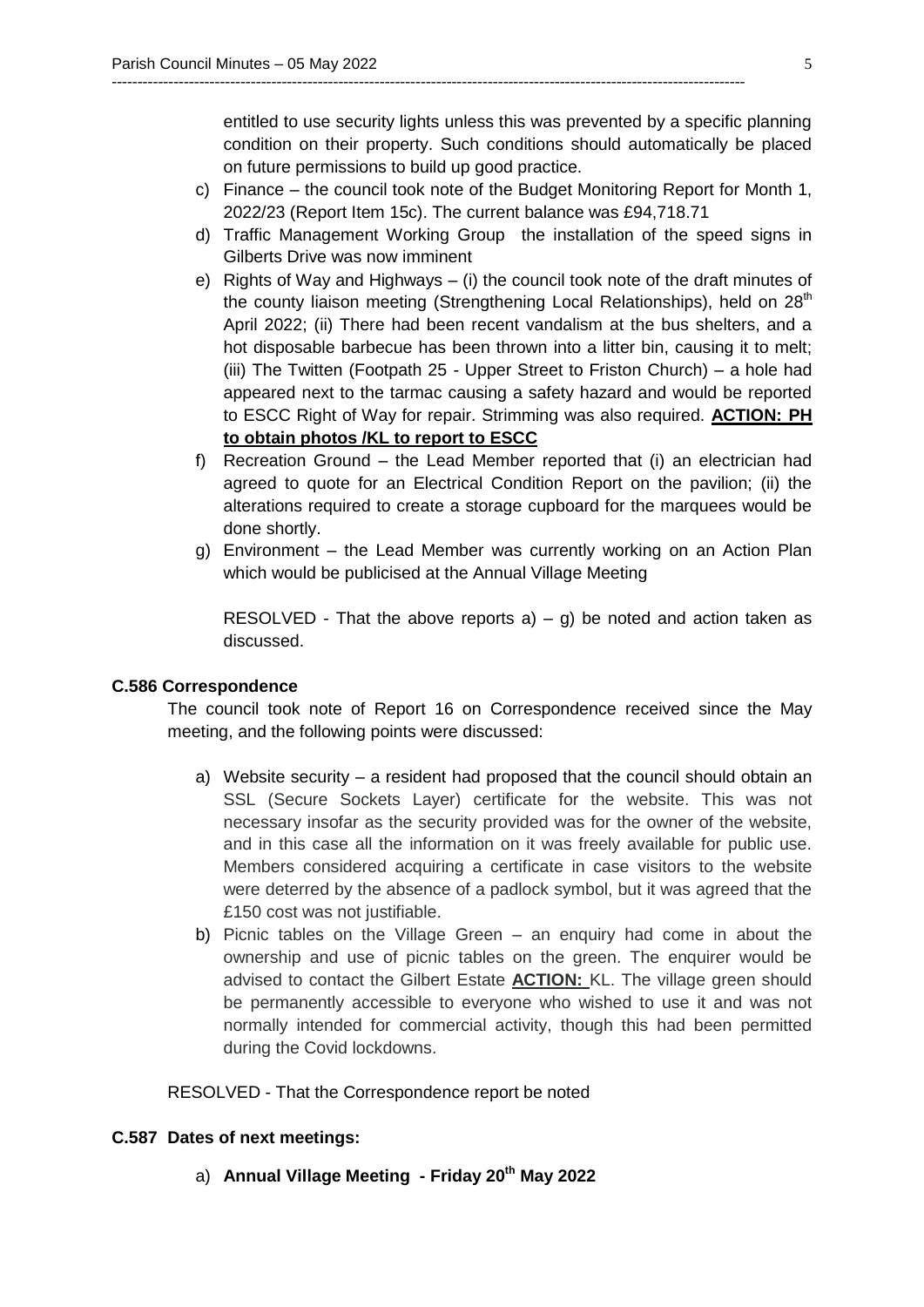# b) **June Parish Council meeting - Thursday 9th June2022** second Thursday in the month because of the Platinum Jubilee

*There being no further business, the meeting closed at 8.24 pm.* 

---------------------------------------------------------------------------------------------------------------------------

Signed……………………………… (Chair) Date…………………………………